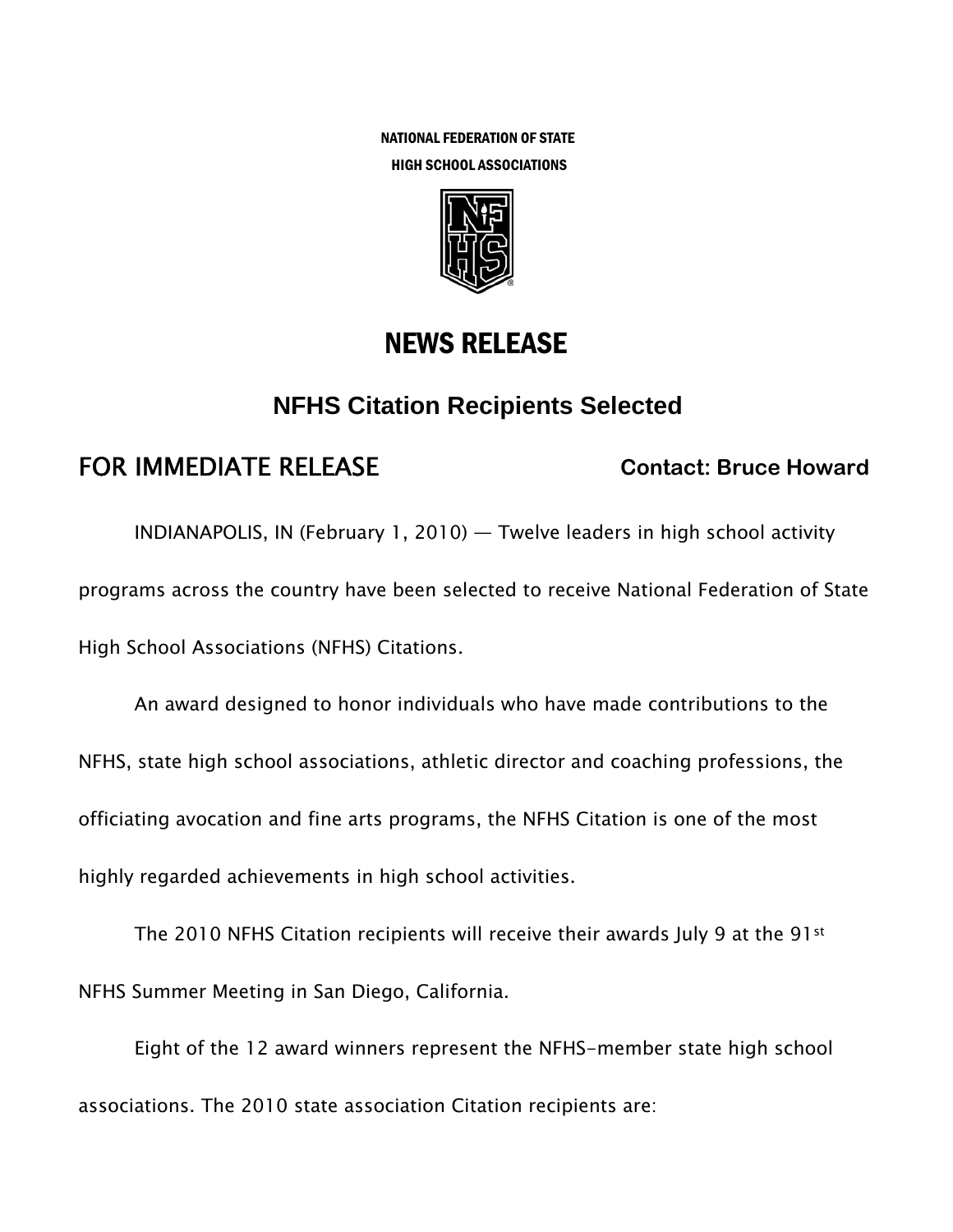Section 1, Mike Savage, executive director of the Connecticut Association of Schools and the Connecticut Interscholastic Athletic Conference (CAS-CIAC). Savage has been a member of the CAS-CIAC staff for 30 years and has been executive director since 1988. He will be retiring in June 2010.

Section 2, John Dickerson, former assistant commissioner of the Ohio High School Athletic Association (OHSAA). Dickerson was OHSAA assistant commissioner from 1995 until his retirement in 2008. He has continued to serve as administrator for golf and rules interpreter in football, basketball and baseball.

Section 3, Dru Nix, associate commissioner of the South Carolina High School League (SCHSL) since 2005. Nix joined the SCHSL staff in 1995 as assistant director after a 12-year teaching and coaching career in South Carolina. Nix is responsible for five sports and serves as the SCHSL financial director. Nix is currently chair of the NFHS Volleyball Rules Committee.

Section 4, Susan Hinrichsen, assistant executive director of the Illinois High School Association (IHSA). Hinrichsen, who was an outstanding three-sport athlete at Southern Illinois University, has been on the IHSA staff since 1992. She has administered several sports over the years and has served on NFHS rules committee in softball and volleyball, as well as the Equity Committee.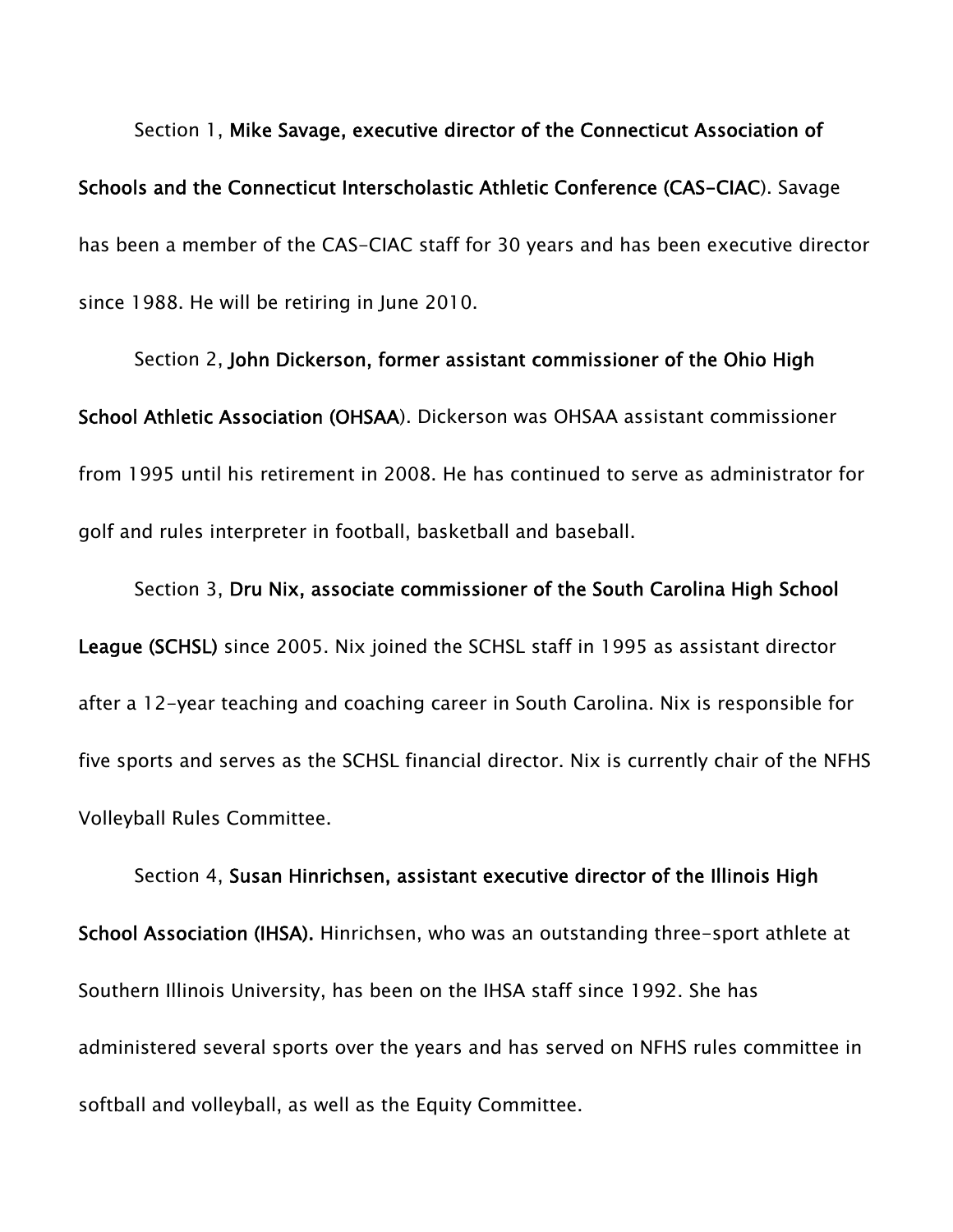Section 5, Dave Carlsrud, assistant to the executive secretary of the North Dakota High School Activities Association (NDHSAA) since 1988. Carlsrud was a teacher and coach and worked in the sporting goods industry prior to joining the NDHSAA. Carlsrud has been chairman of the NFHS Wrestling Rules Committee and is a member of the NFHS Football Rules Committee. He also has been an official for 46 years.

Section 6, Bert Borgmann, assistant commissioner of the Colorado High School Activities Association (CHSAA). Borgmann joined the CHSAA in 1988 after serving as sports information director at the University of Northern Colorado. Although originally hired to handle media relations, Borgmann's duties have expanded during his 22 years on staff. He currently handles legislative relations and is responsible for softball, baseball, basketball and boys soccer.

Section 7, Keith Amemiya, executive director of the Hawaii High School Athletic Association (HHSAA) since 1998. After receiving his juris doctorate degree from the University of Hawaii in 1991, Amemiya was an attorney for seven years before joining the HHSAA. Amemiya was a member of the NFHS Board of Directors from 2002 to 2006.

Section 8, Glen Legler, activities coordinator at Natrona County High School in Casper, Wyoming. Legler has served in the Natrona County School District since 1977.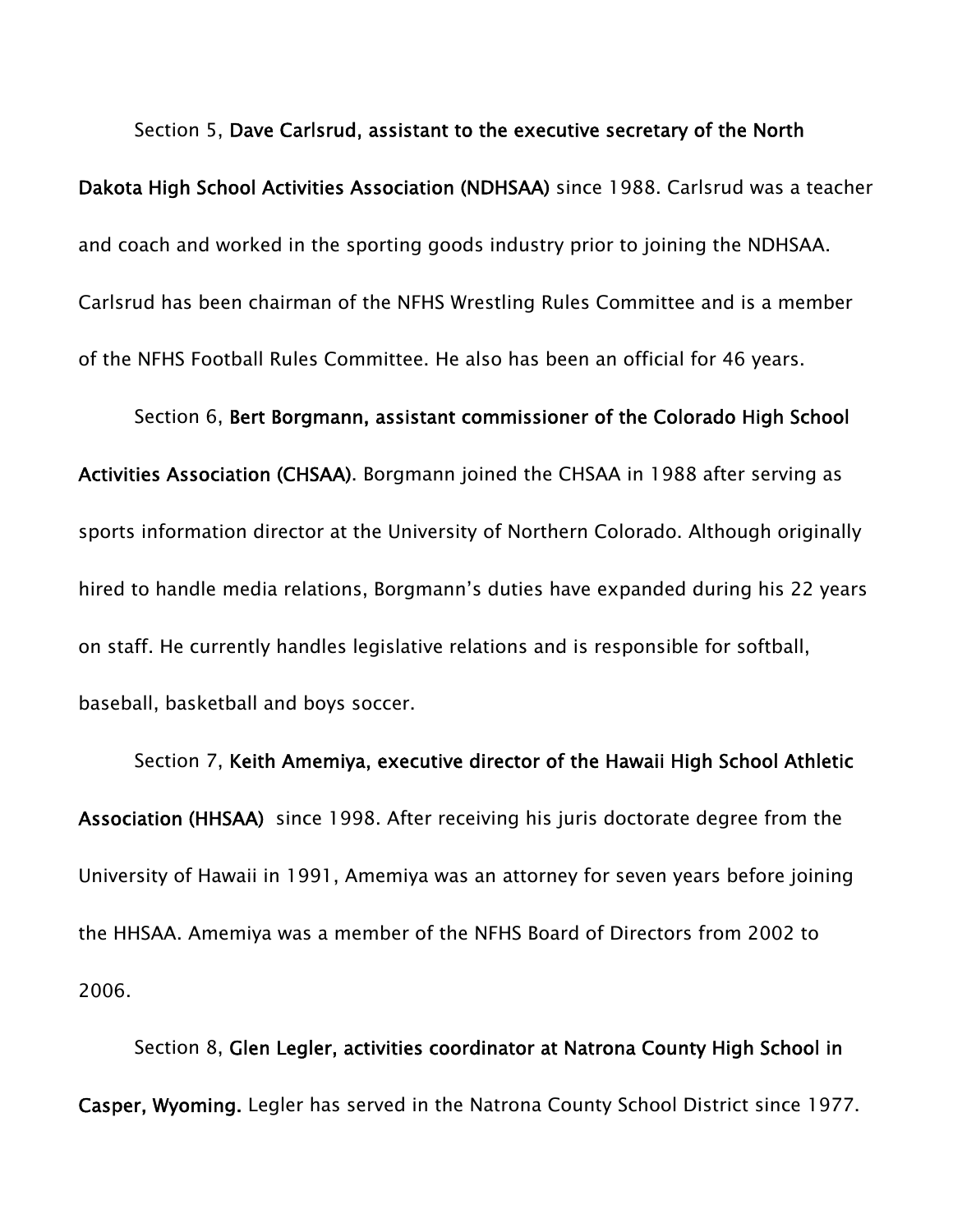He was a junior high school coach prior to becoming athletic coordinator in 1992 and activities coordinator in 1998.

The other four Citation recipients represent NFHS professional organizations for music, speech and debate, coaches and officials.

The NFHS Music Association Citation recipient is Guy Blair, retired director of bands at Pella (Iowa) Community High School, a position he held for 32 years. Recipient of the NFHS Speech, Debate and Theatre Association Citation is John Fogarty, speech teacher at Cannon Falls (Minnesota) High School. In addition to speech, Fogarty also teaches theatre, debate, AP composition and interdisciplinary humanities.

The recipient of the NFHS Officials Association Citation is Houston Young, who has officiated the Alabama High School Athletic Association (AHSAA) state track and field meet every year since 1968. Young also was a football official for 22 years and a basketball official for 23 years.

Ed Thomas, who served as athletic director and football and track coach at Aplington-Parkersburg High School in Parkersburg, Iowa, for 34 years until his untimely death in June 2009, is the recipient of the NFHS Coaches Association Citation. Thomas died in a fatal shooting at the school on June 24, 2009, as he supervised the school's weight training room. Thomas' football teams qualified for the state playoffs 19 times and won state titles in 1993 and 2001.